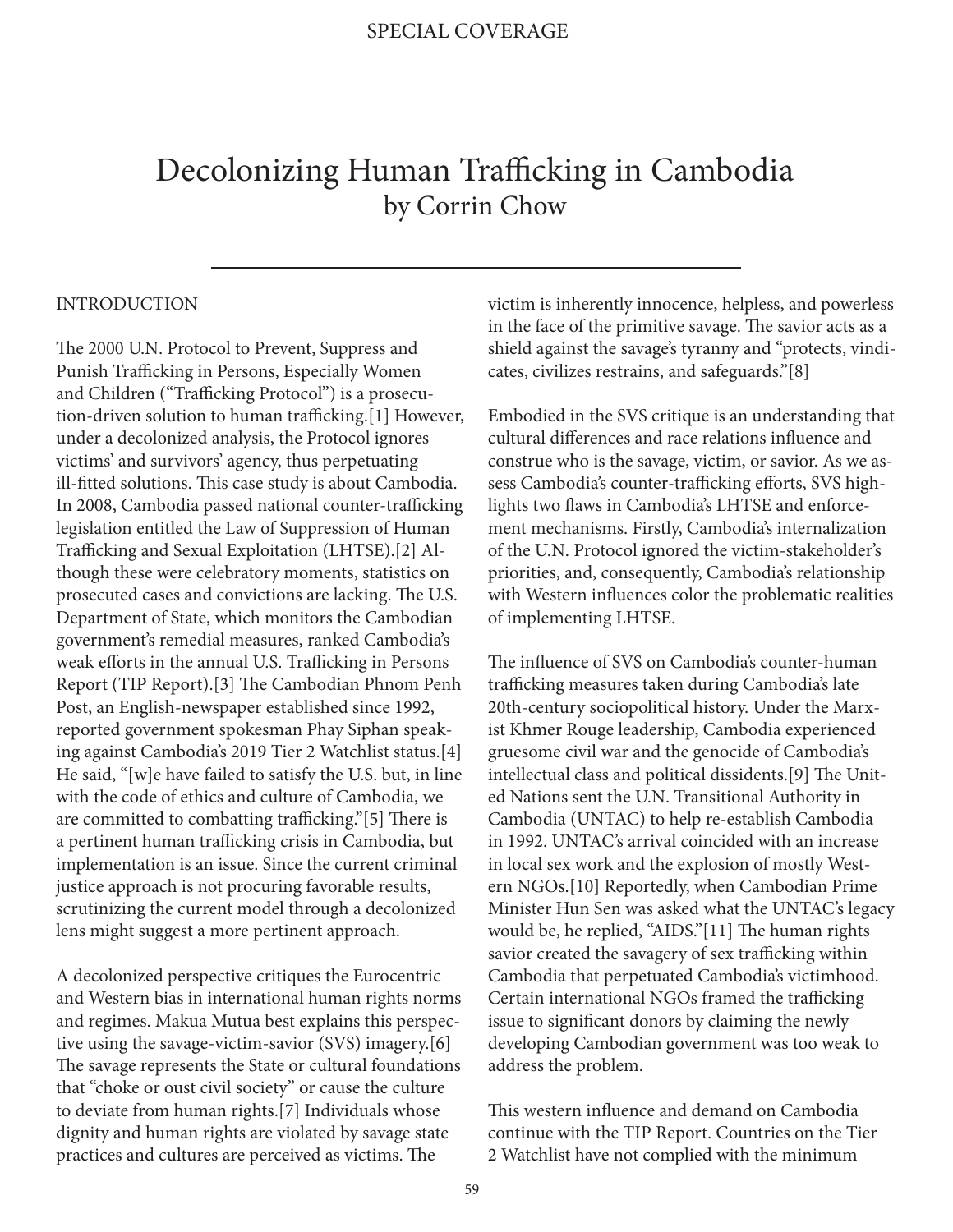standards listed in the U.S. Victims of Trafficking and Violence Protections Act of 2000 and have not demonstrated significant progress.[12] The TIP Report incentivizes the re-structuring of human rights violating states by threatening economic sanctions on totally non-compliant countries.[13]

## LEGAL BACKGROUND

The U.N. Protocol's definition of "trafficking in persons" includes many crucial, but non-legal, terms, like: "exploitation" and "abuse of power" that have muddied an otherwise operational definition to detect victims and perpetrators. Cambodia, like many other countries, has adopted the Protocol's definition word for word. In adopting and modeling LHTSE after the Protocol's definitions and priorities, Cambodia misses the opportunity to prioritize the trafficking victim/ survivor's priorities. LHTSE features only four articles concerning the victim's welfare: right of nullified and voided exploitative contracts (Article 45), right to damages and restitution (Articles 46-7), right to concealed identity from being published or broadcasted (Article 49). In Cambodia's 2010 Criminal Code to LHTSE, Article 287 criminalizes any prevention of a public agency or "competent private organization" that assists victims or at-risk persons.[14]

Cambodia does have a minimum standards of protection policy, which presents itself as victims-first legislation.[15] The 2009 policy strives to fill in a human rights gap but within a prosecution framework. It includes progressive measures, such as Article 6(10), a victim's right to a reasonable reflection period before making a decision.[16] This recovery time allows a victim to access services and begin recovery without undue pressure to cooperate with law enforcement or make an immediate decision.[17] Unfortunately, these minimum standards fall short of full judicial adherence and implementation.[18]

### ANALYSIS

A. Critiquing the Development and Application of Counter-Trafficking Law

Cambodia's 2008 LHTSE amended the 1996 Law on Suppression of the Kidnapping, Trafficking, and Exploitation of Human Beings. Under pressure from multiple anti-trafficking NGOs and programs that

were looking for significant donor funding, Cambodia "hastily enacted" its 1996 statute without much understanding of trafficking; for instance, the undefined "accomplice" could criminalize law enforcement, protecting the brothels.[19] The statute also criminalized commercial sex work only (disregarding forced labor) and indiscriminately labeled the "victim" as a person who voluntarily consented to engage in commercial sex work.

In the early 2000s, the Bush Administration—who considered all sex work as forced and exploitative supported Cambodia and other countries with \$50 million to pass new anti-trafficking bills.[20] Cambodia, with the consultation of an international group, passed the 2008 LHTSE. However, the 2008 LHTSE did not address the 1996 LHTSE's inconsistencies or leave the emphasis on sex trafficking; neither did it interpret what "exploitation" meant (Keo 2014).[21] According to the Cambodia Center for Human Rights (CCHR) 2010 report, the application of LHTSE has been "inconsistent at best and incorrect at worst."[22] One of CCHR's recommendations regarding victim protection was that the Cambodian government should ensure Cambodia's judiciary recognizes that victim protection is crucial to prosecution, and should implement and adhere to a common minimum standard of care for victims of human trafficking.

#### B. Benefits of a Decolonized Approach

Cambodia's economic and governance dependency makes it suspectable to the good intentions of foreign organizations and stakeholders.[23] Human trafficking is a horrific violation that should be eradicated. However, the SVS critique prompts an awareness that not all good intentions thoughtfully produce objectives or laws sensitive to power imbalances, colonial influences, and the complexities of contributory factors to human trafficking within the context of the individual's daily world. Legal practitioners, advocates, and policymakers must be aware that the various stakeholders in the counter-trafficking sector may have conflicting interests and/or different priorities (Gallagher and Surtees 2011).[24] Cambodia's anti-trafficking framework cannot be separated from its history of the West's influence. The international community's desire to rescue and redeem Cambodia from its horrific Khmer Rouge is dangerously paternalistic. This paternalism overshadows the deeply imbedded ethnic stereotypes,